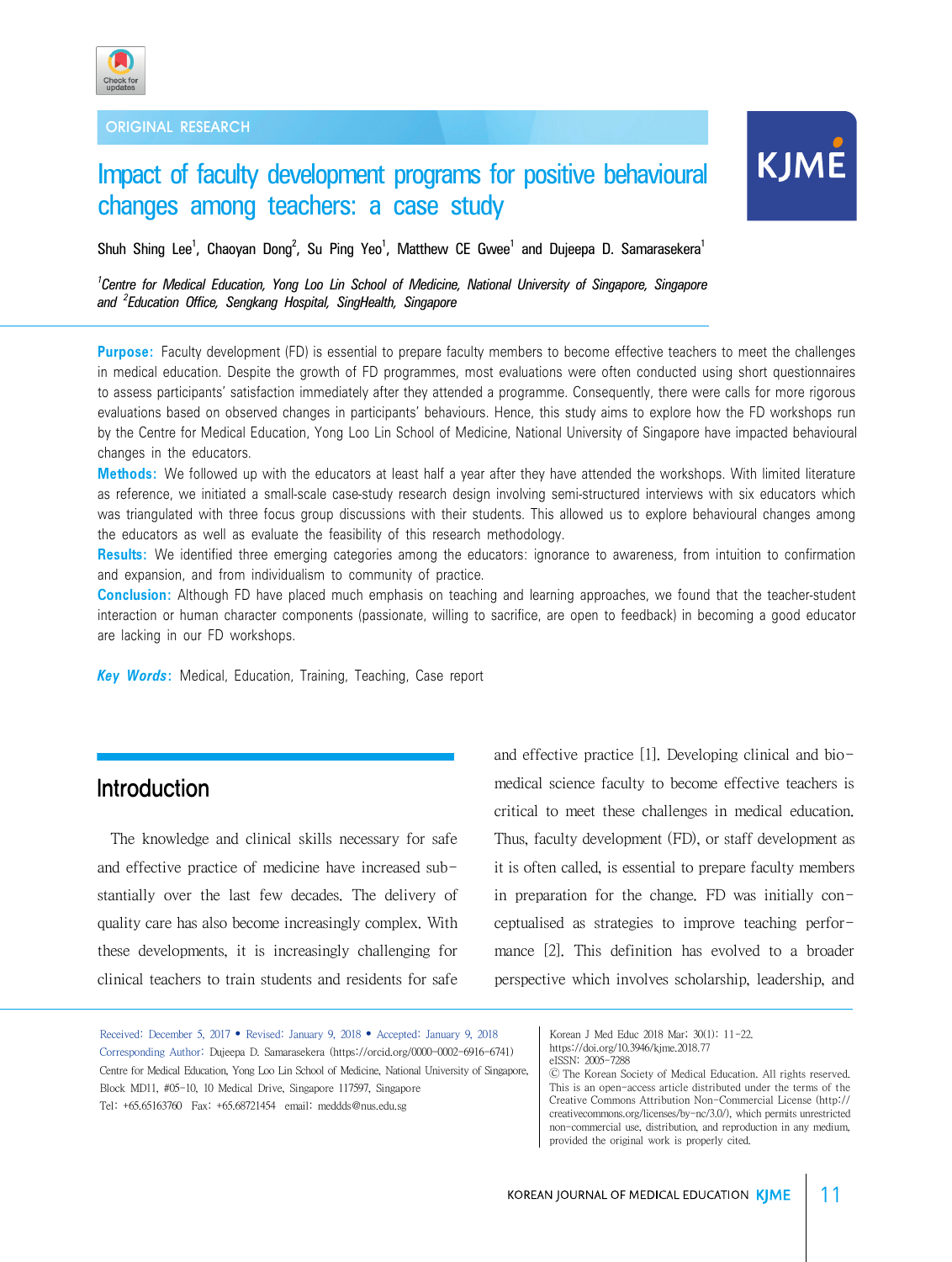quality assurance in responding to the challenges of multiple roles and evolving responsibilities [3].

 It is well documented that FD promotes and contributes to faculty members' teaching knowledge, behaviours, and skills, rekindling their motivation to change their attitude towards embracing effective learning strategies [4]. However, a self-reported questionnaire remained the most widely used tool to assess these improvements immediately after they attended a FD programme [4,5]. Despite the growth in FD research, many studies still employ weak designs and quantitative studies are still dominating research in this field [3]. Only two studies employed qualitative method in understanding the impact of FD programme [6,7] as mentioned in the research article by Leslie et al. [3], while Steinert et al. [5] reported seven studies. Additionally, these studies mainly focused on an interpretive description of an intervention. Self-reported changes in specific teaching methods remained as the most popular method in assessing educator's behavioural changes [5]. However, the validity of using this type of assessment in understanding teachers' behaviour is debatable. Do teachers' behaviour and skills really improve if they said so? And, how do teachers know they have improved without applying the skills learned in workplace? Therefore, there were calls for more rigorous method to understand changes in participants' behaviours after attending FD programme.

 To address the gap mentioned above, we employed a different research approach which involved using a modified case study method to explore how the FD workshops run by the Centre for Medical Education (CenMED), Yong Loo Lin School of Medicine (NUS Medicine) have impacted behavioural changes among the teachers. This small-scale study was conducted as a pilot to explore the feasibility of conducting such evaluation in a research intensive medical school and in a high

service based academic medical centre. The study involved following up with the teachers at least half a year after they have attended the workshops. This period allowed participants to assimilate, plan, and implement what they have learned into their teaching practices. In addition, we also take into account students' perspectives on their teacher's teaching for two reasons: (1) to triangulate the teachers' qualitative data and (2) to understand from students' perspectives the roles expected of a teacher. The findings we obtained not only helps us to design and implement a more effective FD programme but also provide researchers with another feasible method in collecting data besides the usual quantitative and exploratory qualitative methods in FD.

## Methods

 We employ specific single case variety as the research methodology for this article as multiple units of analysis were taken into account and measured [8]. Case studies are utilised because it is suitable for answering "how" and "why" questions to generate and build theory with little data or theory exist [8,9]. In addition, it allows the researchers to use "controlled opportunism" to discover new or existing concepts by collecting flexible responses from the respondents [10]. There are many types of case studies methodology namely descriptive, explanatory, and explorative. An explanatory approach was applied in this case study because this approach is useful to assess how interventions are working and why. Furthermore, this methodology is appropriate in understanding the root cause of a problem, further modification to the intervention and, attempts to explain the causal effects (if found) [9]. A comparative analysis was carried out to compare and contrast the data collected.

Construct validity, internal validity, external validity,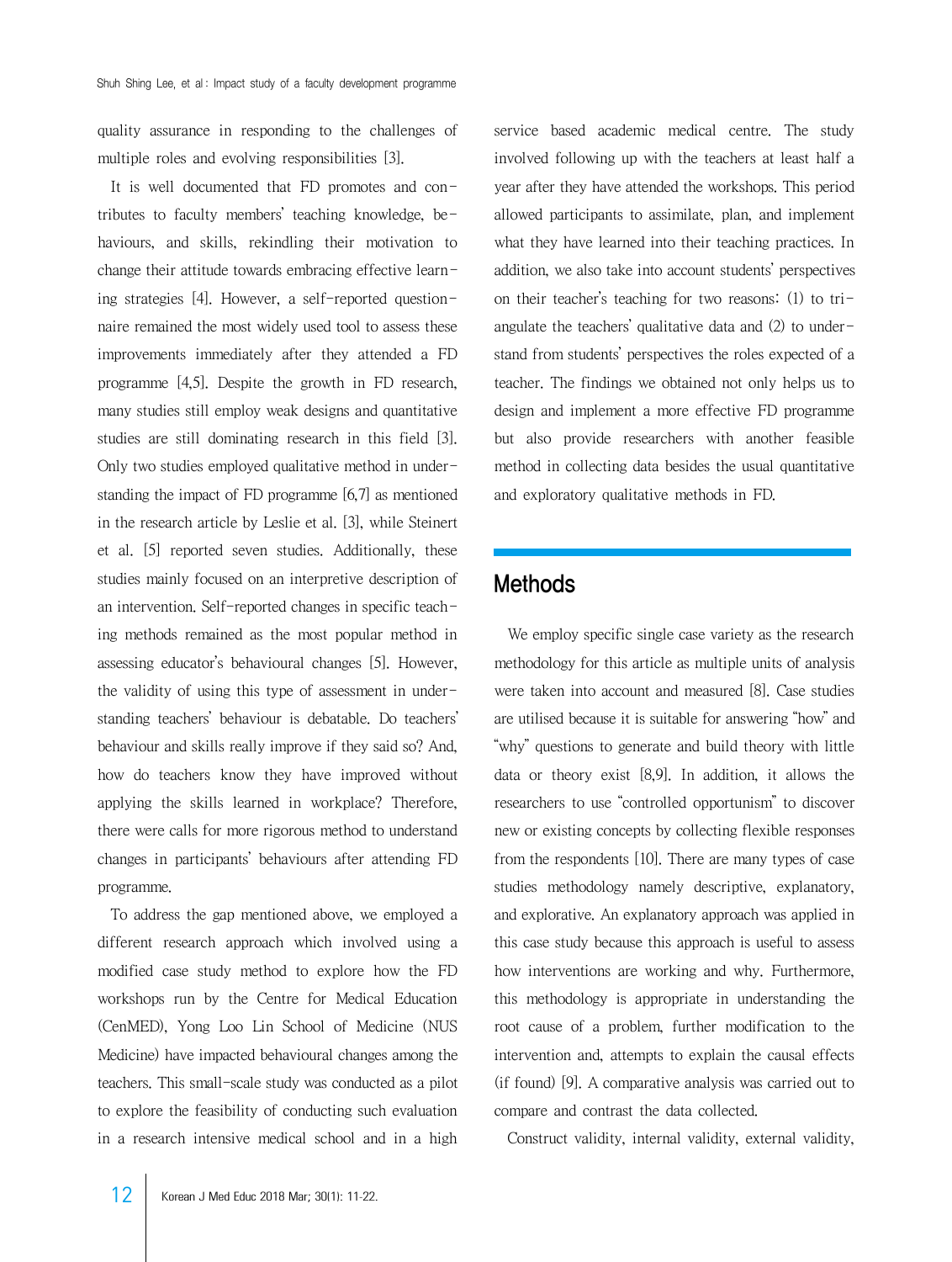and reliability suggested by Yin [9] were carefully considered in this research. The construct validity was dealt with during the study by using multiple sources of evidence such as semi-structured interviews with tutors, focus group discussions (FGDs) with students and scholarly work evidence from the interviewed tutor. Then, the members of the group reviewed the draft of the case study report when the chains of evidence were established. The internal and external validity of the findings were also attended by applying time-series analysis and replication logic respectively. Finally, we use a case study protocol and develop a case study protocol to ensure the reliability of the results. Ethical approval was obtained from the Institutional Review Board at National University of Singapore (reference no., 13-392; approval no., 2002). Interviewees read the participant information sheet and the investigators answered their queries before they signed on the consent form to take part in the study, as approved by the Institutional Review Board.

## 1. Interview

 For teachers' interview, invitation emails were sent by a research assistant to participants who had attended at least one FD workshop offered by the Centre in 2013 and 2014. Participants included healthcare professionals, basic scientists as well as support staff and administrators working in this field and convenient sampling was used. Six participants voluntarily took part in the interview, including three physicians, a basic scientist, an allied health educator, and a dental educator. Three of them were from NUS Medicine, the rest were from offcampus clinical training sites (Khoo Teck Puat Hospital and Alexandra Hospital) as well as another tertiary institution (Nanyang Polytechnic). The focus of CenMED FD programmes, apart from imparting technical pedagogical skills to participants so that they can

facilitate student- centred and outcome-driven learning sessions, is to professionalise the teaching among the clinicians and basic sciences educators. The workshops offered by CenMED in 2013 and 2014 are included in Appendix 1.

 For student FGDs, we planned to have six FGDs with students taught by the six interviewees initially. However, due to inability to gain access to certain groups of students, only three FGDs were recruited with six to seven students per group. Students who attended at least one lesson taught by the interviewees were eligible to participate and participation is voluntary. Thirteen clinical and six pre-clinical students from NUS Medicine took part in the FGDs. To capitalise on students' shared experience, homogeneity is crucial. Hence, students taught by the same interviewee were grouped together and hence separated into clinical/pre-clinical.

 The interviews were conducted between February to November 2014 at the participants' workplace while the FGDs were done from March to October 14 at CenMED's office. Each interview lasted from 45 minutes to 1 hour. A set of semi-structured interview questions and FGDs guide were used. The questions were finalised after discussions between the investigators following a literature review. The interview questions were centred on the following: (1) changes made to teaching after attending workshops; (2) reasons to attend the workshops; and (3) changes to students' feedback, learning, and participation to their teaching. For the FGDs, we focused on: (1) students' views on teachers' teaching activities, (2) level of engagement in class, and (3) satisfaction with teachers' teaching. Please see Appendix 2 for the full questions and prompts. A semi-structured format was adopted so that we could get responses relevant to the study aims and provide participants the freedom to share their thoughts. Field notes were taken and all the sessions were audio-recorded for accuracy.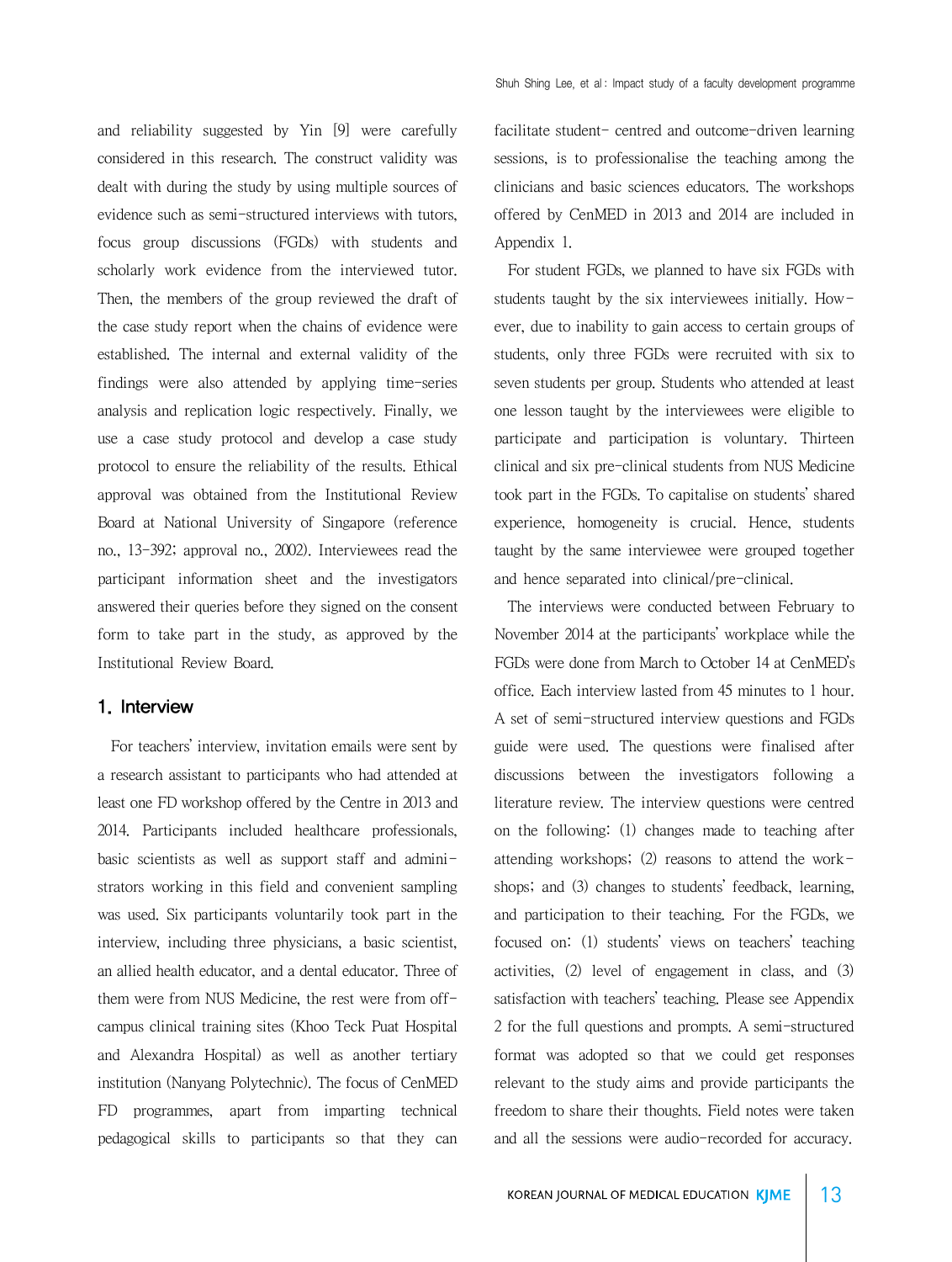To maintain consistency in the data collected, one of the study investigators who had prior experience in qualitative research conducted the interview for all sessions. Before the start of each session, the interviewer explained the study purpose and the process to the participants. Additionally, participants were informed that the information collected would be kept confidential and their names will not be used in any future publications. Participants signed the consent form. For the FGDs, each student was assigned a unique code and reminded to say the number before participating in the discussion. This ensured the confidentiality of the participants as well as the accuracy of the subsequent transcript.

## 2. Data analysis

 Two research assistants listened to the recording, verified the content with the field notes, and typed the transcript. No identifiers were included and participants were identified by a unique code (number for student and 'I' for teachers). Member checking was done to ensure that the data was not amended or misinterpreted. The completed transcript was sent back and participants were given the opportunity to add, remove or modify the content.

 The content analysis method was used to analyse the data. Three members from the research team read the transcripts several times to understand fully the data, before coding and organising them into categories and sub-categories. Keywords or phrases that relate closely to the aims of the study were identified and coded based on the meaning of the sentences. Next, codes that appeared consistently and were associated with similar content were grouped into sub-categories, and similar sub-categories were combined into a category. To ensure the congruency of the data as well as rigor, another independent researcher also coded the data. During occasions when there were differing views on the coding,

they re-examined the data meaning and discussed before agreeing on a code. A qualitative analysis software was used (Atlas.ti, version 7; Scientific Software Development, Berlin, Germany).

## Results

 Prior to attending FD programme offered by CenMED, some of the teachers have attended several teaching courses while the rest did not. Hence, the teachers attended FD programme with different goals and expectations which later influenced their development after attending the programme. There are three emerging themes which are summarised in Table 1 and the themes were elaborated in the following.

## 1. From ignorance to awareness

 One respondent narrated that he has not gone through any courses about teaching and learning previously and did not take the initiative to understand them. He teaches because he was given this responsibility and this was mentioned several times in his transcript. For example,

"I was given a teaching time slot, and I just satisfy that requirement… I didn't really appreciate to understand the bigger picture of the whole situation."

"When the students come around (for) my tuition, what you are doing is you are teaching your specialty."

 The respondent realised the importance of having an overview of the curriculum after attending the FD programme and began to make inquiry about academic matters such as an overview of the medical curriculum and students' information as stated below: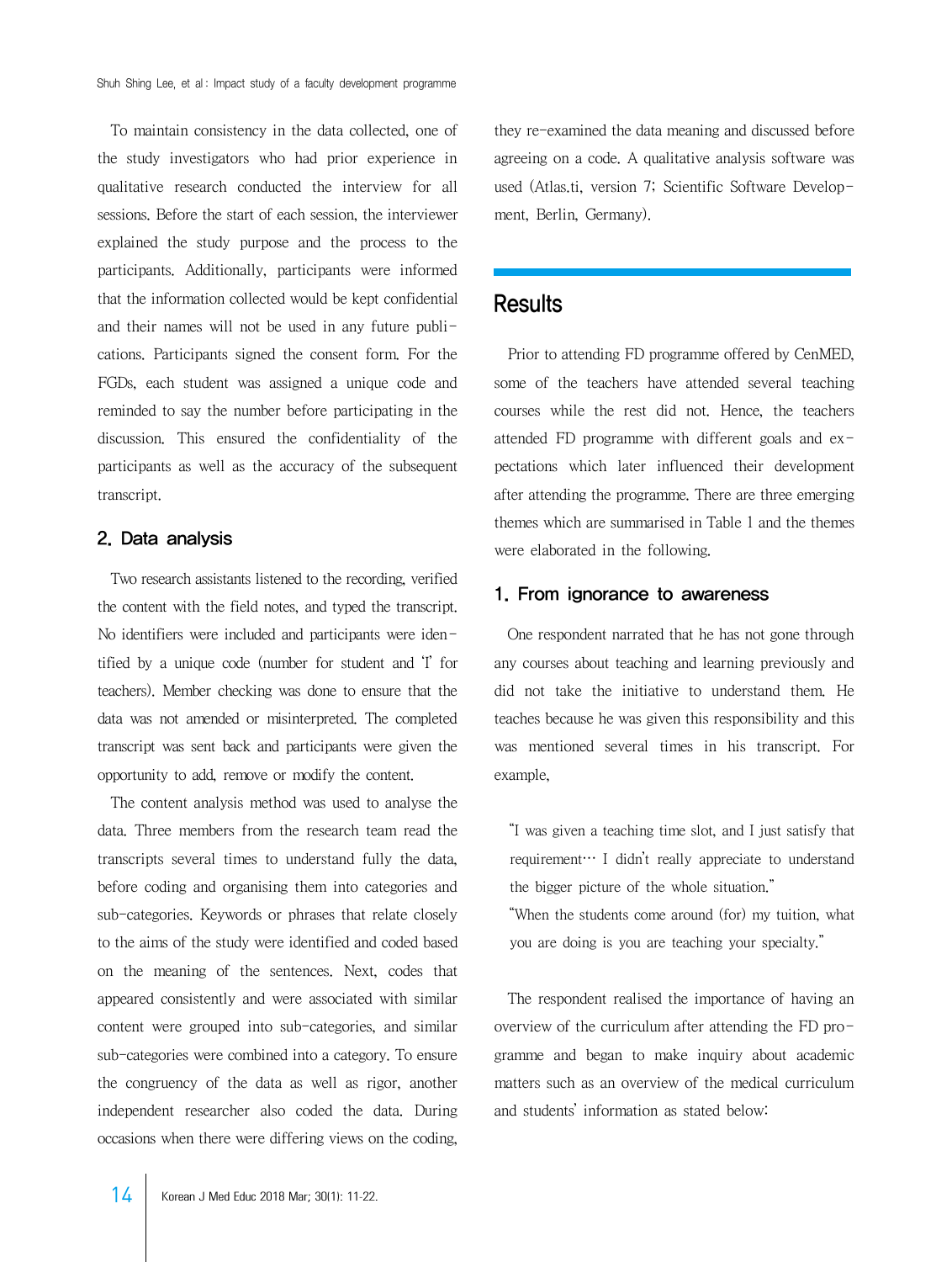| Emerging theme                                     | Teachers' findings                                                                                                                                                                                                                                                                             | Students' findings                                                                                                                                                                                                                                                                                                                                                                                                                                                         |
|----------------------------------------------------|------------------------------------------------------------------------------------------------------------------------------------------------------------------------------------------------------------------------------------------------------------------------------------------------|----------------------------------------------------------------------------------------------------------------------------------------------------------------------------------------------------------------------------------------------------------------------------------------------------------------------------------------------------------------------------------------------------------------------------------------------------------------------------|
| From ignorance to<br>awareness                     | "I was given a teaching time slot, and I just satisfy that<br>requirement ··· I didn't really appreciate to understand<br>the bigger picture of the whole situation."                                                                                                                          | "He actually has a couple of different sessions in which<br>he uses multiple methods to teach $\cdots$ "                                                                                                                                                                                                                                                                                                                                                                   |
| From intuition to<br>confirmation and<br>expansion | "After a few workshops I have attended, I think I developed<br>my method that is question-based learning. In question-<br>based learning I tried to solve everything in the tutorial<br>with questions. I start from a specific question and<br>widen the spectrum of things."                 | "I think DR Y managed to strive a good balance between<br>preparing us in the skills we need to be a good doctor<br>as well as the skills we need for exams $\cdots$ Another<br>thing that is very good about him is that he is genuinely<br>interested in teaching the students  He is also receptive<br>to feedback."<br>"I mean, to know a lot of things is one thing. To put<br>the effort, like to structure, organise everything, that<br>requires a lot of effort." |
| From individualism to<br>community of<br>practice  | "So when I come to the workshop, I wanted to find out<br>in terms of other disciplines facing the same challenge<br>and how they have been managing specific challenge<br>in their own discipline, it is kind (of) like a peer network,<br>peer support group  mutually sharing of knowledge." |                                                                                                                                                                                                                                                                                                                                                                                                                                                                            |

Table 1. Example of the Three Themes Emerged

"So in the past, I didn't pay much attention (to) which year of students are coming… The only objective is to provide teaching to that particular slot, now I am more aware. I make sure whatever I do cater (to) their needs."

 The respondent showed heightened awareness of the learning process and an increased reflection on his own teaching and students learning. He also started taking into consideration his colleague's teaching to avoid overlapping in terms of content and using this to activate students' prior knowledge. This is evident when the respondent commented about workplace-based assessment:

"In the past, when (a) student approach(ed) me, we randomly select a case that we have, or sometimes we just do a discussion over the case, and then I score them and return the sheet to them. Having attended the workshop, I made additional effort to try identifying (an) appropriate case, and then, make an effort to actually observe for mini clinical evaluation exercise (CEX) and verbal feedback to them."

 Students' findings were positive and consistent with the data from the teacher. For example,

"I think his way of teaching is doing it situationally." "He actually has a couple of different sessions in which he uses multiple methods to teach…"

## 2. From intuition to confirmation and expansion

 Several teachers in this category have been developing their teaching approaches and experimenting new approaches based on their experience before attending the FD workshops. The respondents in this category have certain pre-conceptions about teaching and learning as described in the following excerpt:

"I was looking for idea (on) how to interact with student … I would like to have more interaction with the students and the reason that I couldn't have a good teaching (was) maybe I am not very effective in interaction."

"We don't really have a structured methodology as to how we teach, a lot of time, it is based on our anecdotal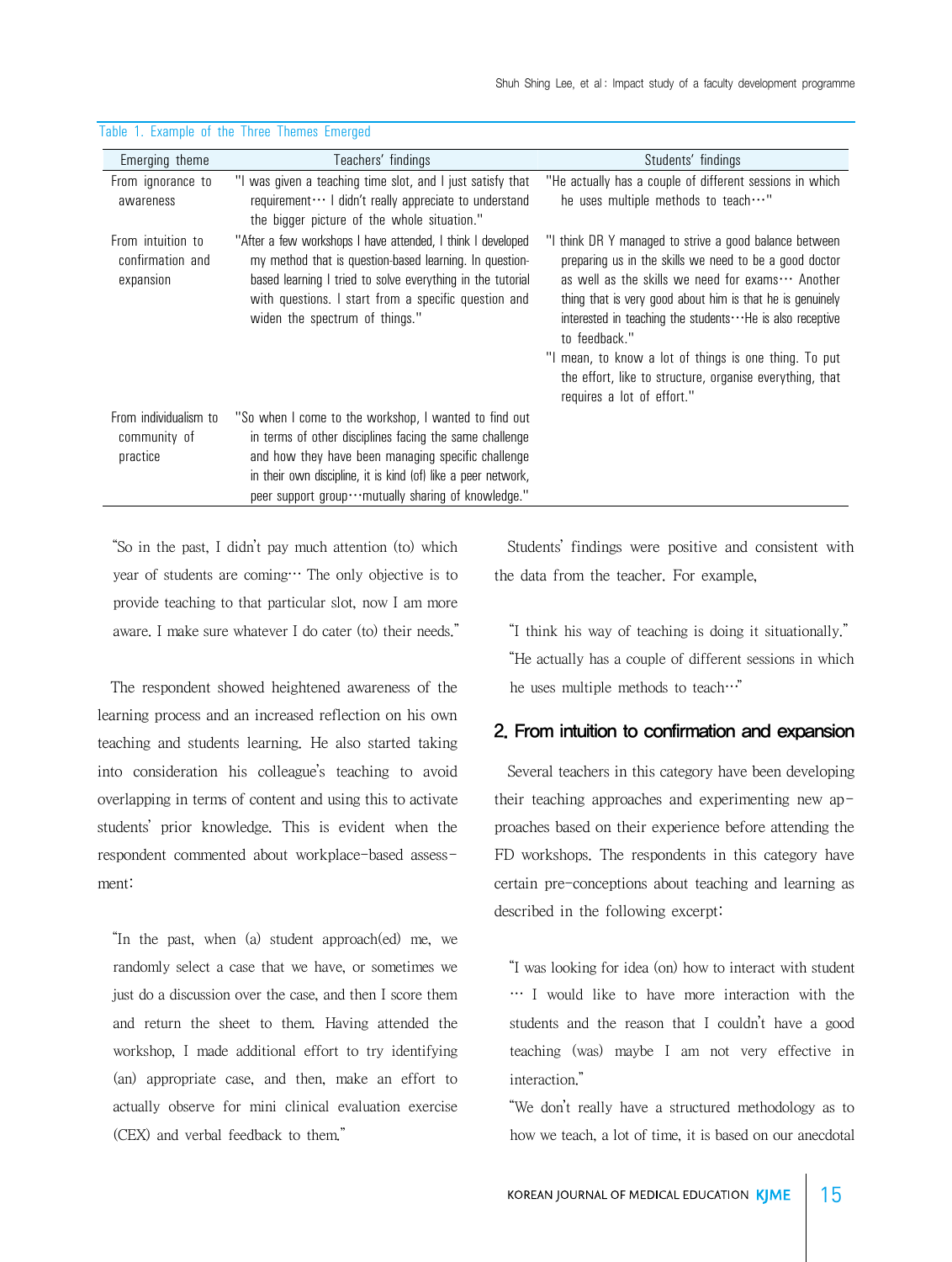experience- what we learnt from our previous teachers, we try to apply and modify accordingly."

 After attending the workshop, some of them had their concepts enhanced while some received affirmation that what they have done was on the right track. For example, one participant commented as below:

"Since last year that (workshop) I attended, I believe I am in the right direction."

"I am always aware of entrustable professional activities  $(EPAs) \cdots$  but right now, I'm always mindful to make sure what I am teaching is in accordance with EPA."

 After the respondents' concepts about teaching and learning have been further developed, they tended to be more innovative in planning and designing new approaches. For example,

"After a few workshops I have attended, I think I developed my method that is question-based learning. In question-based learning I tried to solve everything in the tutorial with questions. I start from a specific question and widen the spectrum of things."

"We try doing one mini-CEX just before we do the 'Simulated Pathological Eye Case Scenarios' and we realised the response from the students were overwhelming  $good \cdots$  We are trying and hopefully this will replace the formal lecture."

 Based on the teachers' findings, the major impact of FD programme was improving teaching approaches. This was also shown in the excerpt by the students.

"I think what's so good about him is that he used a lot of materials to teach different concepts, such as plastic bag about these models… he helps us to visualise something which is very difficult to think."

"I felt like the best thing about his class is very engaging."

 However, students also observed tutors' personality and behaviour other than teaching approaches. Inevitably, teaching approaches were important in engaging students; yet, it might not work just to have good teaching approaches. The excerpts below echoed this statement.

Student A: I think Dr A is very attentive to class. Not like other tutors, he would look at each of us and ask us "do you have a question?

Student B: Yes, he noticed about our body language. Student C: It's effort. I mean, to know a lot of things is one thing. To put the effort, like to structure, organise everything, that requires a lot of effort.

Student B: Yeah, he is actually willing to extend the part of teaching for us.

Student A: If you don't know how to answer, he doesn't embarrass you or anything. He motivates you to learn, we cannot disappoint him. (Excerpt from one of the FGD on tutor A)

 From the excerpt above, students mentioned a few good characters of a teacher which motivate them to learn because they were afraid that they might disappoint the teacher. Here is another excerpt indicating the importance of a tutor's personality and behaviour in influencing student learning.

Student X: I think DR Y managed to strive for a good balance between preparing us in the skills we need to be a good doctor as well as the skills we need for exams… Another thing that is very good about him is that he is genuinely interested in teaching the students $\cdots$  He is also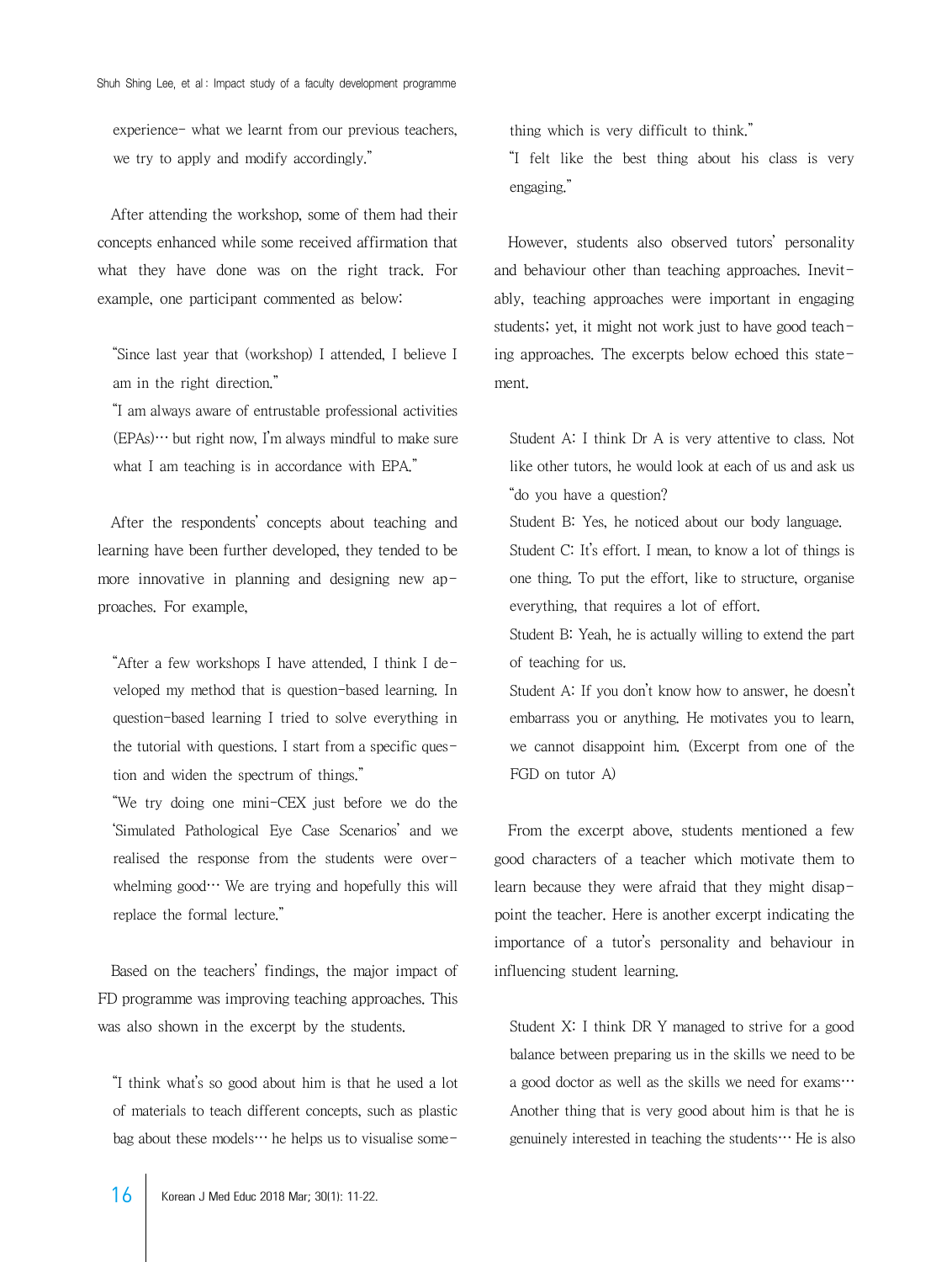Shuh Shing Lee, et al : Impact study of a faculty development programme

receptive to feedback.

Student Y: Some students feel neglected in other hospitals because they didn't really spend time for students. But despite of having all these activities, he still can arrange certain focused session with students. Students Z: I think he is also very encouraging and friendly tutor… we made mistakes, he continued to prompt us to improve and he was truly willing to teach us so that we can improve. Think that was one of the key things about him compared to some doctors. (Excerpt from one of the FGD on tutor Y)

 These discussions showed that a good teacher goes beyond having just teaching technique. Although the major aim of FD programme is to have an impact on medical teachers' practices, it remains unknown whether the FD programme has also influenced the tutor behaviour and personality in teaching.

### 3. From individualism to community of practice

 We discovered that one respondent had some preexposure of medical education knowledge and he sought more than just implementation of certain approaches in his teaching and learning. He also had clear understanding of certain concepts in medical education as described in the following excerpt.

"In the United Kingdom, I was involved in (a) few modules around medical education, so I have done a few assignments based on that as well… Workplace-based assessment interests me, maybe because I used that in the United Kingdom and here, but the way (they are) used is different… Here is more of a summative assessment rather than a formative assessment."

 The respondent elucidated a higher expectation and broader scope from the workshop since he exhibited understanding in the medical educational concepts. For example,

"I try to understand the cognitive side, not just transform of medical knowledge, it's more of their understanding of a particular concept, so that students could engage more."

"There'll always be challenges… for example giving feedback to the students in different settings, different learners…"

 The respondent in this category perceived FD programme as a learning community apart from improving his own teaching and learning knowledge.

"… It's like a symbiosis, it's sort of a peer group… rather than seeking my own specific challenge, it's more knowing what is existing around… to see whether  $(it)$ can be applied to my own teaching."

"So when I come to the workshop, I wanted to find out in terms of other disciplines facing the same challenge and how they have been managing specific challenge in their own discipline, it is kind (of) like a peer network, peer support group… mutually sharing of knowledge."

 These were the results from teachers' perspective regarding the benefits they perceived and changes in teaching after attending the FD programme which were triangulated with students' data.

## **Discussion**

 The results of the present study are consistent with the previous findings in the literature on impact of FD workshop on participants [5,6,11,12]. Although FD encompasses broader components such as educational re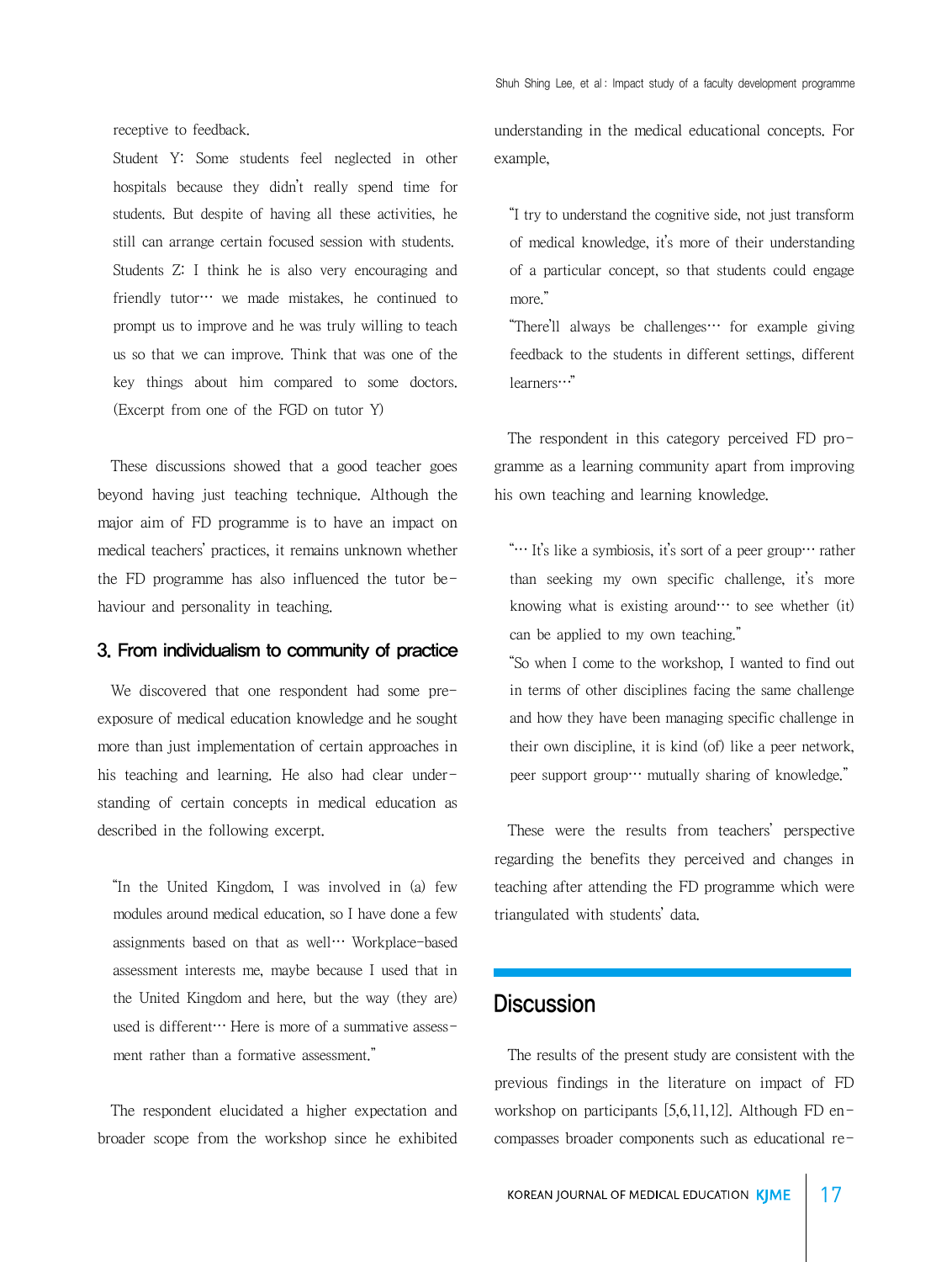search, curriculum development, and education leadership, the major impacts most educators elucidated were still on teaching and learning such as changes in teaching approaches and developing an awareness of the learning process. However, our study has in-depth data to demonstrate different participants who have diverse expectations which in turn has different impacts on their teaching. For some participants, it is an awareness creation for them while some sought after confirmation and expansion of their teaching and learning approaches. Innovation in teaching and learning approaches is also mentioned by the participants. Some learners sought for different level objectives such as understanding of theories as well as participating in learning communities to share and exchange knowledge. There are a lot of factors that influence the intent of a person who attended FD programme. It might be linked to a change in healthcare delivery, pursuit of excellence in teaching and medical education [13,14] changing emphasis in healthcare, and desire to offer quality training programmes for students and residents or to network with colleagues [15]. Understanding these factors can be very useful in the planning, designing, and delivery of the FD programme.

 However, is it only teaching approaches (technical component) that matters in order to become a good educator? This answer can be found in students' data. Apart from teachers who understand and apply best practices in teaching and learning, students are also looking for teachers who are passionate, willing to sacrifice, and are open to feedback as shown in their interview data. Many research in higher education described the characteristics of an effective teacher which can be grouped into three core categories<sup>---</sup> teacher knowledge (pedagogical knowledge), teacherstudent interaction or human characters (enthusiasm, respect, availability, etc.), and teaching skills (classroom management and clarity) [16]. Subject matter knowledge has been the most common expectation of a good teacher, nevertheless, teacher-student interaction as mentioned by the students are equally important in this study. A study of Tam et al. [17] revealed that the attributes of an effective teacher is somehow different to some Western studies as Asian students place more emphasis on 'care' and 'heart'. Similarly, in a research carried out by Kikukawa et al. [18] to explore attributes of a good clinical teacher, medical knowledge and clinical competence of teachers were not emphasized, even though these were the most commonly identified themes in Western countries. Students prefer a teacher who is more accessible to one who has a lot of medical knowledge. Though the students in this study did not weigh which category is more important, teacherstudent interaction and human characters inevitably are perceived as important attributes of a good teacher in an Asian context.

 However, these teacher-student interactions or human character components are lacking in our FD workshops. This is also common in the FD programmes of other institutions as the goals of FD across countries and disciplines have placed much emphasis on teaching and learning [19]. Existing programmes focus on helping new faculty members with the understanding of roles and responsibilities as a teacher, student-centred teaching skills, and integrating technology into teaching and research. Yet, we have over-looked the teacher-student interactions or human character components as one of the important aspects to be integrated in FD programme.

## 1. Study limitations

 This is a small-scale study to explore the feasibility of the case study method to gauge behavioural changes among the teachers after attending CenMED FD programme. Thus, this have very limited claim to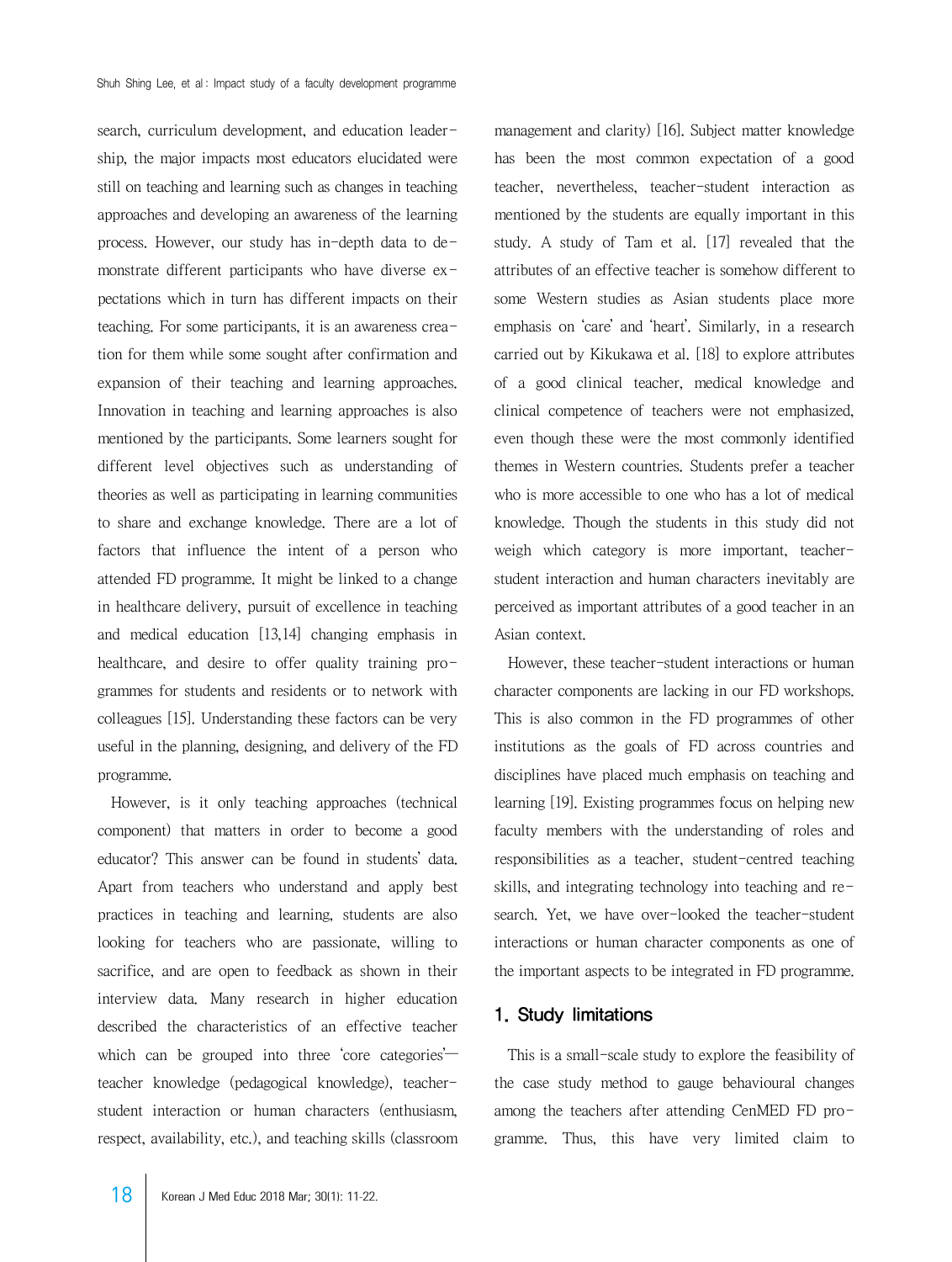generalisability. With difficulty in gaining access to recruit students for interview, not all teachers' comments were triangulated. Hence, some teachers' comments were triangulated with other evidence such as score sheet and portfolio. Besides that, students could only provide their opinion on teachers' teaching skills although exploring the change in behaviour in other aspects such as leadership, scholarship, and different roles (assessors, curriculum planner, and evaluator) is crucial after attending a FD programme. This will require further planning to investigate the behavioural changes in different aspects after attending FD.

 The study employed purposive sampling and hence the findings can only be generalised in places with similar context or conditions. There may be some recall bias as the students were taught by many tutors. Moreover, students' and tutors' data was collected sometime after the implementation. Researchers overcome the trustworthiness of the data by constantly comparing students' and tutors' verbatim transcript. This could be enhanced in future by using the observation method to triangulate the data.

 Although preliminary findings from this research revealed that students are fond of tutors who spend quality time and close contact with them, future research could focus on the students' assessment performance and results. Additionally, more in-depth studies could be conducted on whether good quality contact with tutor will impact students' learning, which might influence the structure and organisation of the curriculum as well as specific FD interventions.

 Another aspect discovered is conducting a proper evaluation needs good planning and constant reminders to the faculty. Getting the student groups for the interviews was also a challenge due to their busy schedules.

## 2. Conclusion

 In conclusion, our findings have added new insights to the existing scope of FD literature. We have piloted a case study approach to evaluate the impact of FD workshops beyond the usual methods. We also highlighted the needs of teachers from various levels and the gaps in the existing FD programme. Perhaps a general needs assessment survey is required to understand the expectation of the participants before attending the FD programmes. While most FD programmes are focusing on pedagogy in training educators, integrating the affective components in training educators is crucial. However, the challenge will be to incorporate these programs to organizational processes as part of the overall professional development of clinical and biomedical faculty.

### ORCID:

Shuh Shing Lee: https://orcid.org/0000-0002-6760-1340; Chaoyan Dong: https://orcid.org/0000-0002-9912-0998; Su Ping Yeo: https://orcid.org/0000-0001-5623-0946; Matthew CE Gwee: https://orcid.org/0000-0002-7000-3261; Dujeepa D. Samarasekera: https://orcid.org/0000-0002-6916-6741 Acknowledgements: The authors would like to express their gratitude to all the staff from the Centre for Medical Education, Yong Loo Lin School of Medicine, National University of Singapore, as well as the workshop facilitators for their support in the faculty development programme.

Funding: No funding provided for this research.

Conflicts of interest: No potential conflict of interest relevant to this article was reported.

Author contributions: Conception or design of the work: DDS, CYD, MCEG; data collection, data analysis, and interpretation: CYD, SPY, SSL; and drafting the article, critical revision of the article, and final approval of the version to be published: DDS, CYD, MCEG, SSL, SPY.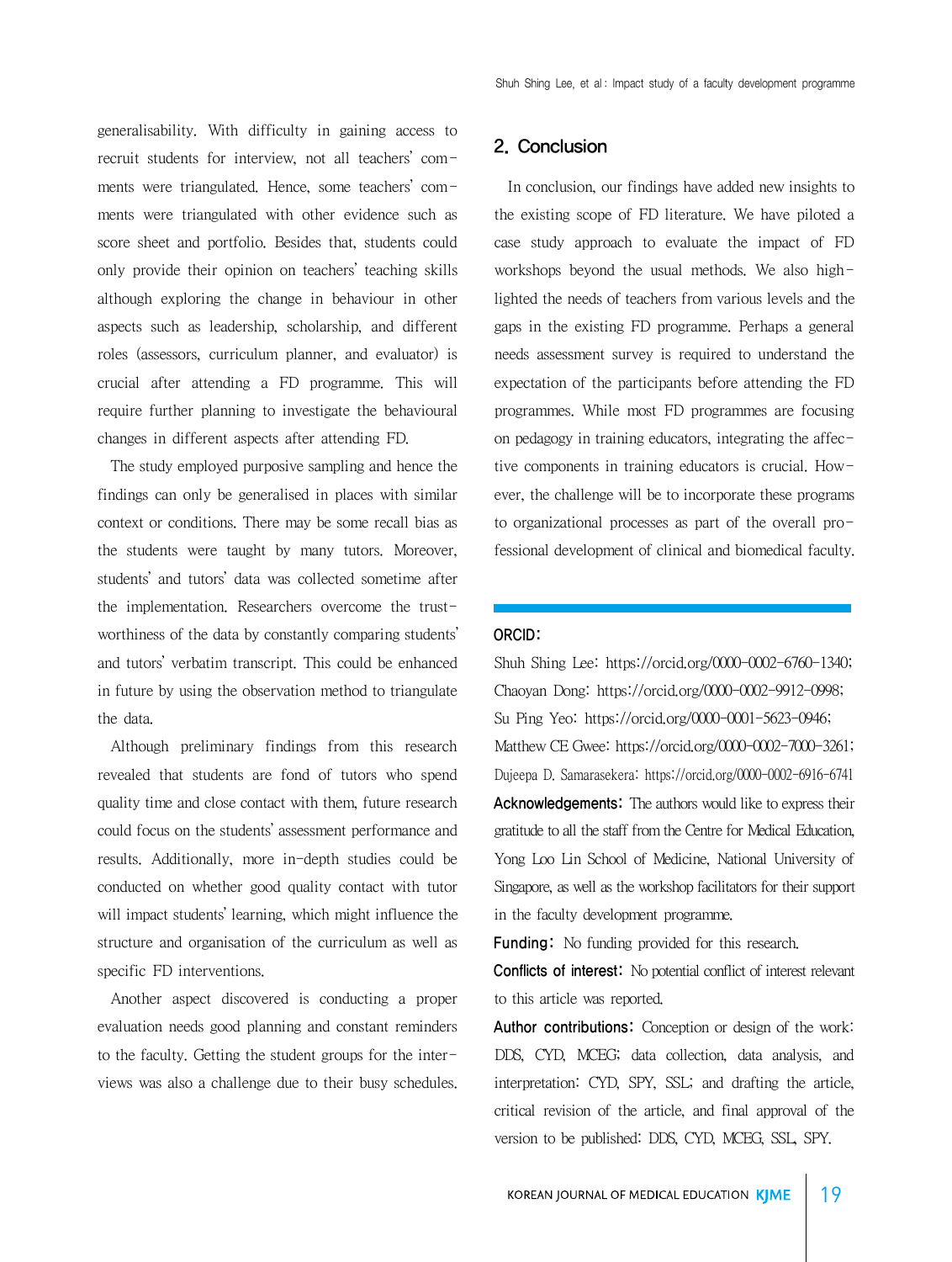## References

- 1. Cooke M, Irby DM, Sullivan W, Ludmerer KM. American medical education 100 years after the Flexner report. N Engl J Med. 2006;355(13):1339-1344.
- 2. Stritter FT. Faculty evaluation and development. In: McGuire C, Foley R, Gorr A, Richards R, eds. Handbook of Health Professions Education. San Francisco, USA: Jossey-Bass; 1983:294-318.
- 3. Leslie K, Baker L, Egan-Lee E, Esdaile M, Reeves S. Advancing faculty development in medical education: a systematic review. Acad Med. 2013;88(7):1038-1045.
- 4. Steinert Y, Mann K, Centeno A, et al. A systematic review of faculty development initiatives designed to improve teaching effectiveness in medical education: BEME guide no. 8. Med Teach. 2006;28(6):497-526.
- 5. Steinert Y, Mann K, Anderson B, et al. A systematic review of faculty development initiatives designed to enhance teaching effectiveness: a 10-year update: BEME guide no. 40. Med Teach. 2016;38(8):769-786.
- 6. Stratos GA, Katz S, Bergen MR, Hallenbeck J. Faculty development in end-of-life care: evaluation of a national train-the-trainer program. Acad Med. 2006;81(11):1000- 1007.
- 7. Weurlander M, Stenfors‐Hayes T. Developing medical teachers' thinking and practice: impact of a staff development course. High Educ Res Dev. 2008;27(2): 143-153.
- 8. Yin RK. Case study research: design and methods. 2nd ed. Thousand Oaks, USA: Sage Publishing; 1994.
- 9. Yin RK. Enhancing the quality of case studies in health services research. Health Serv Res. 1999;34(5 Pt 2): 1209-1224.
- 10. Eisenhardt KM. Building theories from case study research. Acad Manag Rev. 1989;14(4):532-550.
- 11. Hewson MG, Copeland HL, Fishleder AJ. What's the use of faculty development?: program evaluation using retrospective self-assessments and independent performance ratings. Teach Learn Med. 2001;13(3):153-160.
- 12. Postareff L, Lindblom-Ylaänne S, Nevgi A. The effect of pedagogical training on teaching in higher education. Teach Teach Educ. 2007;23(5):557-571.
- 13. Gruppen LD, Simpson D, Searle NS, Robins L, Irby DM, Mullan PB. Educational fellowship programs: common themes and overarching issues. Acad Med. 2006;81(11): 990-994.
- 14. Swanwick T. See one, do one, then what?: faculty development in postgraduate medical education. Postgrad Med J. 2008;84(993):339-343.
- 15. Steinert Y. Developing medical educators: a journey, not a destination. In: Swanwick T, ed. Understanding Medical Education: Evidence, Theory and Practice. Oxford, UK: Wiley-Blackwell; 2010:403-418.
- 16. Morrison B, Evans S. University students' conceptions of the good teacher: a Hong Kong perspective. J Furth High Educ. 2016:1-14. https://doi.org/10.1080/0309877X.2016.1261096.
- 17. Tam KY, Heng MA, Jiang GH. What undergraduate students in China say about their professors' teaching. Teach High Educ. 2009;14(2):147-159.
- 18. Kikukawa M, Nabeta H, Ono M, et al. The characteristics of a good clinical teacher as perceived by resident physicians in Japan: a qualitative study. BMC Med Educ. 2013;13:100.
- 19. Austin AE, Sorcinelli MD. The future of faculty development: where are we going? New Dir Teach Learn. 2013;2013(133):85-97.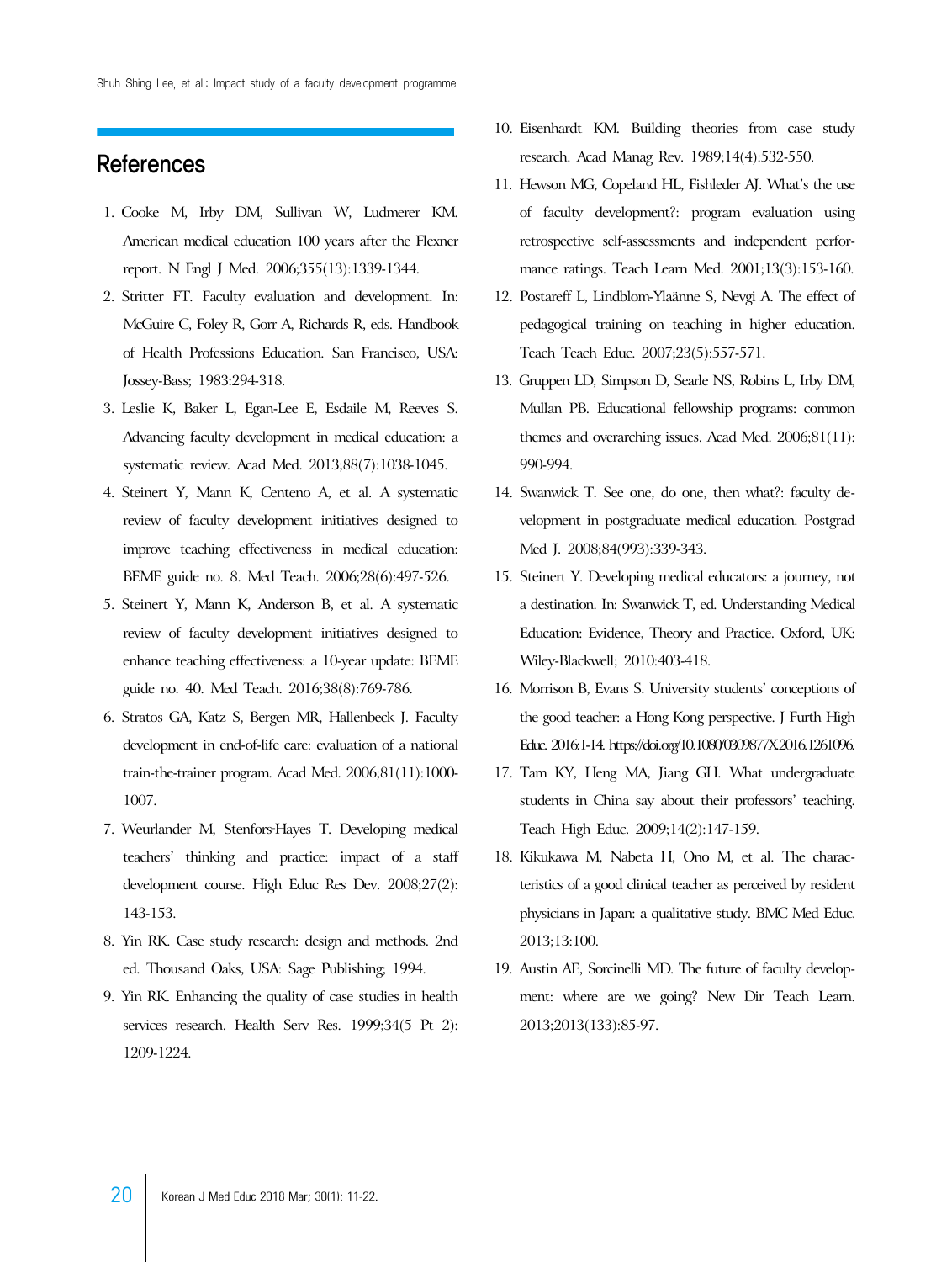### Appendix 1. Workshops Offered by the Centre for Medical Education (CenMED) in 2013

## Workshops offered by CenMED:

- 1. 21st century teaching learning strategies
- 2. Developing learning outcomes and entrustable professional activities
- 3. Competency based medical/education: mini-clinical evaluation exercise
- 4. Teaching for effective learning: large group teaching
- 5. Teaching for effective learning: small group teaching
- 6. Teaching for effective learning: e-learning
- 7. Competency based medical/health professional education: providing effective feedback to enhance learning
- 8. Competency based medical/health professional education: written assessment
- 9. Competency based medical/health professional education: skills/workplace based assessment
- 10. Competency based medical/health professional education: multi-station exams
- 11. Portfolio for learning & assessment
- 12. Developing context rich multiple choice questions
- 13. Curriculum design, evaluation and continuous quality improvement
- 14. Scholarship of teaching & learning